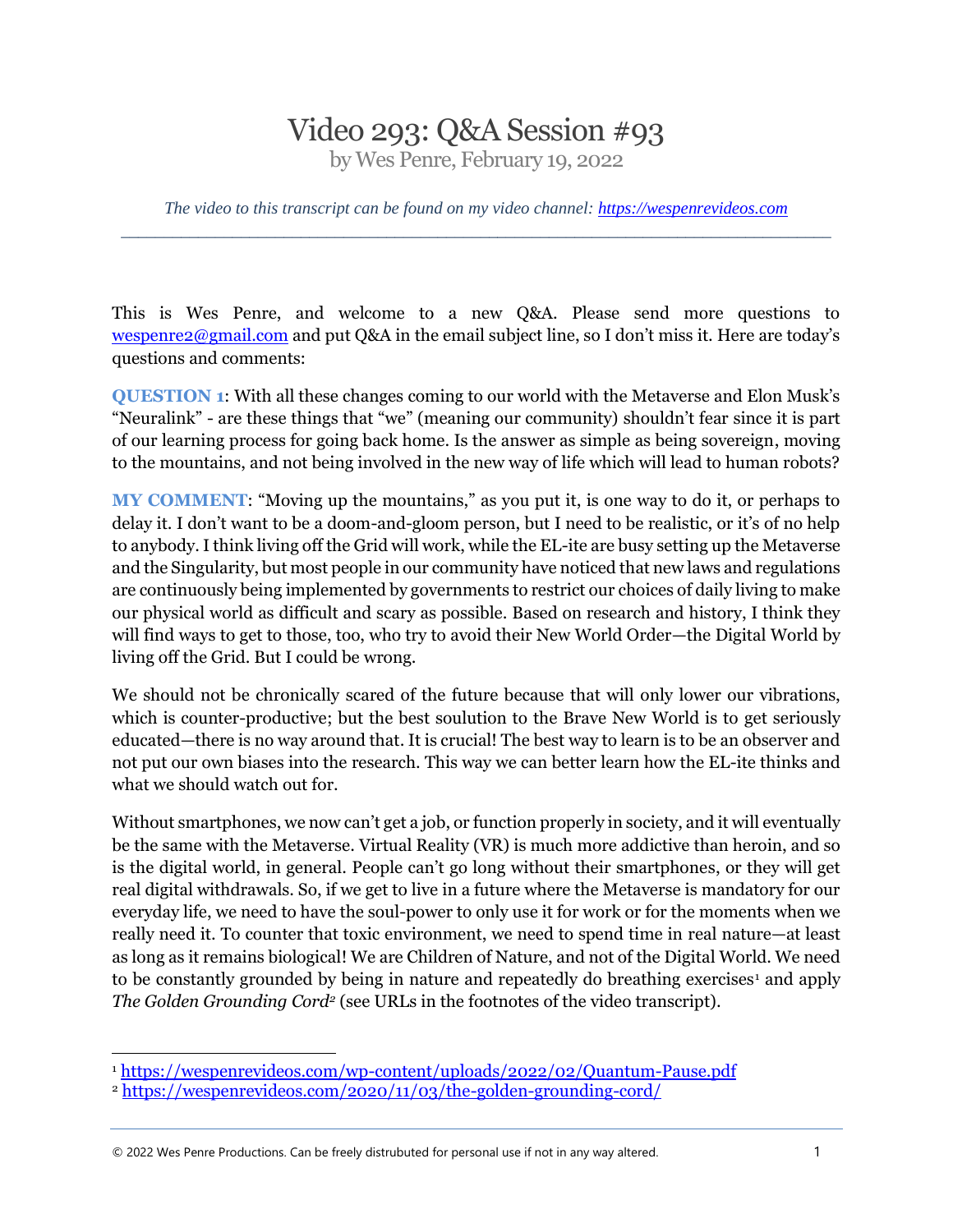The EL-ite and their minions are intentionally making the everyday world feeling as dangerous and scary as possible—it's the usual *Problem-Reaction-Solution* formula that has almost always worked on us humans: they present a problem that they created (the virus, for example), people cry to Big Daddy for a solution, so Big Daddy (the El-ite) give us *their* solution to a problem they themselves created, and the solution is vaccines and eventually, Virtual Reality (VR)—a "safer world." When we humans are isolated because of the so-called "dangerous world outside our homes," we need to survive in some ways, and that's where VR comes into play. Feeding our bodies and to get life's necessities can be done by A.I. "robots," who don't need to "breathe in the virus" and can deliver on the doorstep, perhaps in purified, "virus-safe" containers. We are now getting groomed to become narcissistic and to suppress our needs for physical contact. But humans need connection, so the solution is to connect in the virtual world, which then will be the real world.

Despite this, as long as you can, find nature, or just take walks and spend time outside. Stay connected as much as possible. Then, when this lifetime is over, we can leave the Kenoma.

We need to handle this step by step and by staying educated. I don't have all the solutions how to completely avoid the Elite's planned future, so we need to come up with soulutions as we go along.

**QUESTION 2**: Have you any significant success at manifesting or creating your free will? I have not after trying many times. This gives me more rational support for your conclusion of futile resistance.

**MY COMMENT**: Freewill is basically the ability to make free choices and to take the consequences and the responsibility for the choices we make. In the Expanded Universe outside the Kenoma, we are not restricted by amnesia and extremely high density, so we can see more options when we are creating and making choices. Here, we are limited by the limitation of the 3- D mind. On top of that, we also get restricted by the puppeteers at the top of the food chain; hence, there are not many choices left. So, can we actually say we still have freewill? I would say we still have "will," but not freewill because our choices are limited. However, the more we wake up to who we are, the more choices we can perceive.

So, freewill is a separate concept from creating, although they overlap. In this gluelike reality, it's very difficult to manifest something physical just by thinking it, if we want it to manifest instantly. Here, it's usually a process. If I imagine something I really want, I get a clear picture of it in my mind, and now it's created in what we call the astral. Then I intend it to manifest for me in the physical world, and after that, I leave it with that. I don't think about *how* I'm going to get it. I have set the energies in motion, and now I just wait for it to happen, and it usually does, sooner or later. That has happened quite a few times for me and is just pure physics—it's following the laws of energy—the Law of Attraction. But if I have resistance to my own creation, it will either complicate things, or it won't manifest. There is already resistance due to the thick density we live in, which creates the delay in the first place. If we add our own resistance to it, we might not get what we want.

**QUESTION 3**: If I leave the Kenoma, is it advisable to stay in Gaia?

© 2022 Wes Penre Productions. Can be freely distrubuted for personal use if not in any way altered. 2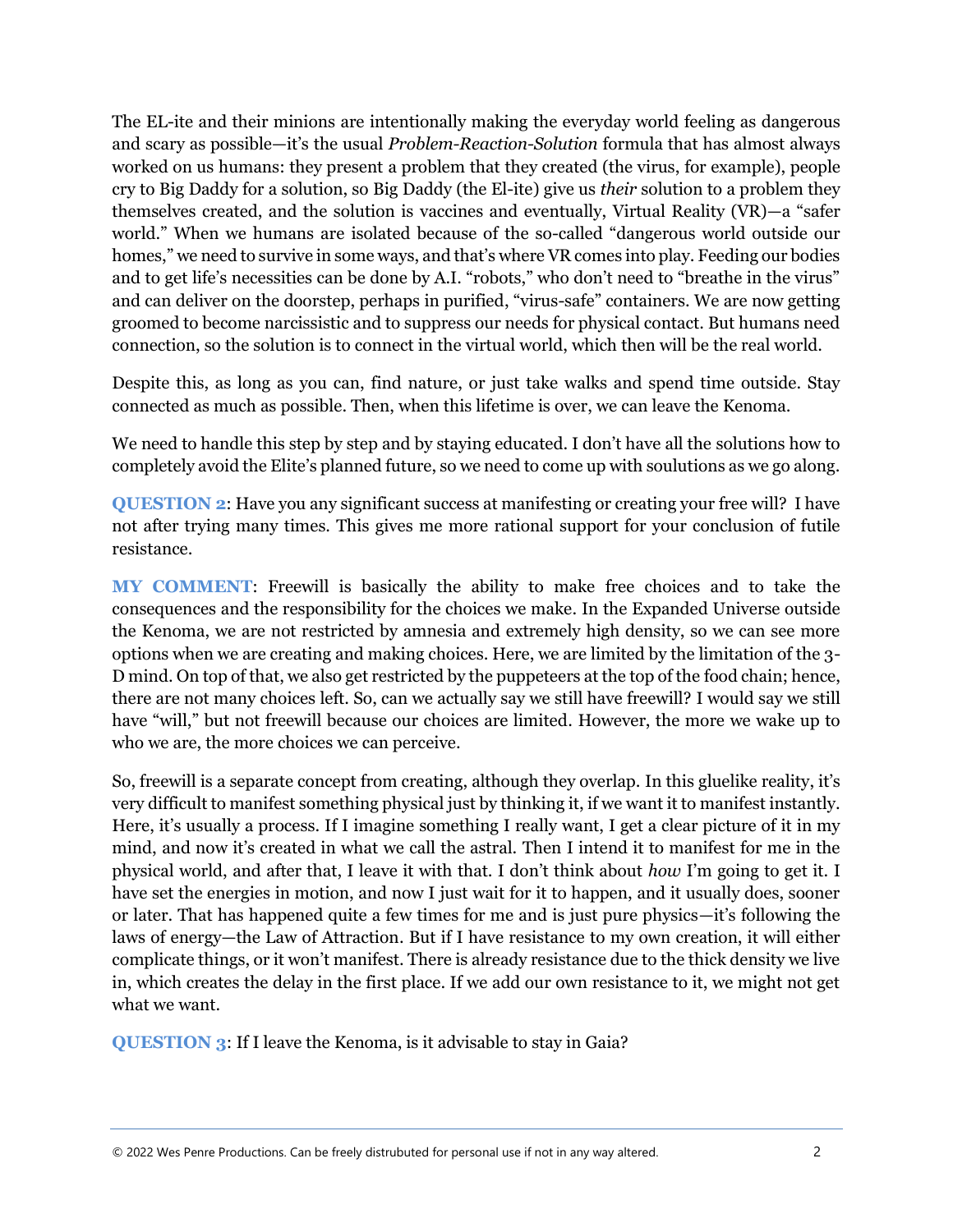**MY COMMENT**: I think it depends. The human Gaia Experiment had or has a goal for completion and graduation. When the Aryans/Gaians/the Namlu'u reach that goal, they graduate and return to the upper realm of the  $8<sup>th</sup>$  Heaven (Orion), and some go to the 9<sup>th</sup> Heaven, which is the intermediary between Orion and the Pleroma. If ready for it, these souls leave Sophia's Universes and return to the Spirit Realm. So, the question is: can we graduate here in the Kenoma and then bypass Gaia, where we started out? I think we can. There are those, of whom Barbara Marciniak is just one of the sources, saying that by being here, we can learn many times faster than if we evolved somewhere else because of the steep learning curve here. But it's up to us. If we don't graduate, we will probably go back to being part of the Larger Gaia again.

But I need to add that in order to return to the Pleroma, we need to have become quite pure, soulwise, and completely finished our soul mission. So, it's theoretically possible to do that here, but not likely, for most of us, I think.

**QUESTION 4**: While you keep repeating in your presentations that after we die and leave this dimension, we'll retain our personalities (egos), the Eastern philosophies of non-duality stress the importance of killing the ego while we're still alive as the prerequisite for achieving the unity with the Divine Consciousness (the Oneness). But we know that this is almost an impossible task for most people who are not into deep meditative practices that involve self-inquiry, so why, do you think, such a push now for this very disputable approach among some spiritual teachers?

**MY COMMENT**: The spiritual leaders and philosophers who suggest this are, in my opinion, skipping many steps on the way. Although they are not wrong, there is barely anybody (perhaps nobody) here in the Kenoma who has reached a state of being/Gnosis to be able to leave the realms of universes and return directly to the Pleroma, the Spiritual Realm, immediately upon death. The ego is the mind of the soul—it's what makes us be us—it's our individuality that we ourselves have created through our choices (freewill). It's the accumulation of our combined experiences since our souls were created. I would say more or less everybody on Earth needs to keep their ego/soul until they are ready to completely shed it and go back home to the Pleroma in pure Spirit. And, like you suggest, it's very difficult to do here. It's difficult enough to heal ourselves from trauma.

**QUESTION 5**: I am curious about the subject of reincarnation. You say we repeat the same lives over and over which I agree with. But you've also mentioned that when we die and IF we go through the tunnel of light, our soul gets split into millions of different pieces and then patched together with other souls. Is it this soul destruction process that causes the amnesia? How are we able to continuously repeat the same life if our souls are being destroyed every time, we go through the BLA, the Between Lives Area?

**MY COMMENT**: I would say it's the density range of this Kenoma (12 Heavens, including the Underworld) that creates the amnesia. This is why the height of amnesia is within the super-dense homo sapiens sapiens body. We enter it with complete amnesia. Then, when we die, we gradually start remembering a little more and have greater insight. But still, we can only regain so much while being anywhere in the astral/Kenoma. But the trauma in the Recycling Center certainly contributes to the amnesia—we know that trauma creates amnesia.

© 2022 Wes Penre Productions. Can be freely distrubuted for personal use if not in any way altered. 3